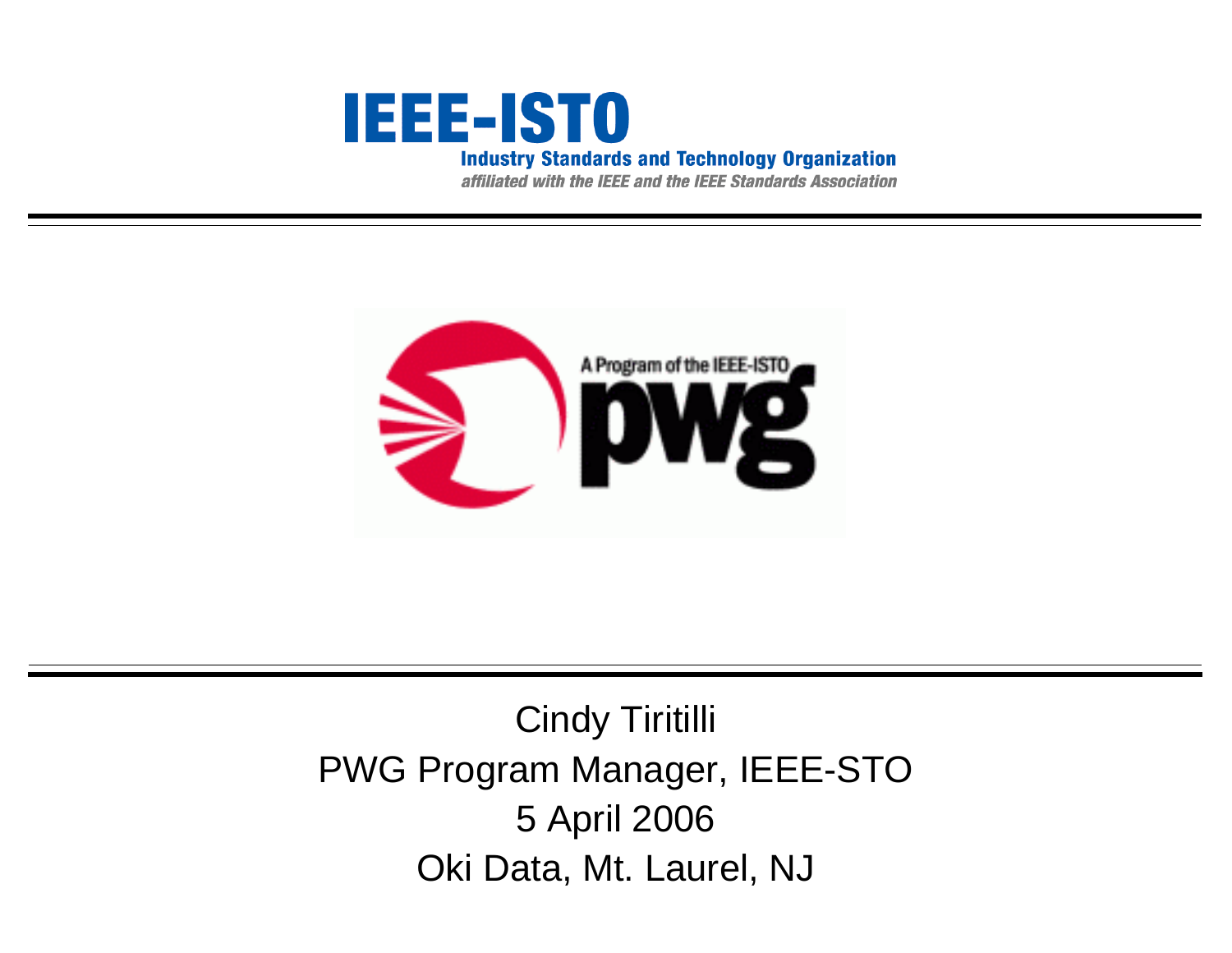



- **Membership Report**
- **Financial Report**
	- –**Summary of status**
	- –**January 2006 statement**
	- –**2006 budget**
- **ISTO Staff**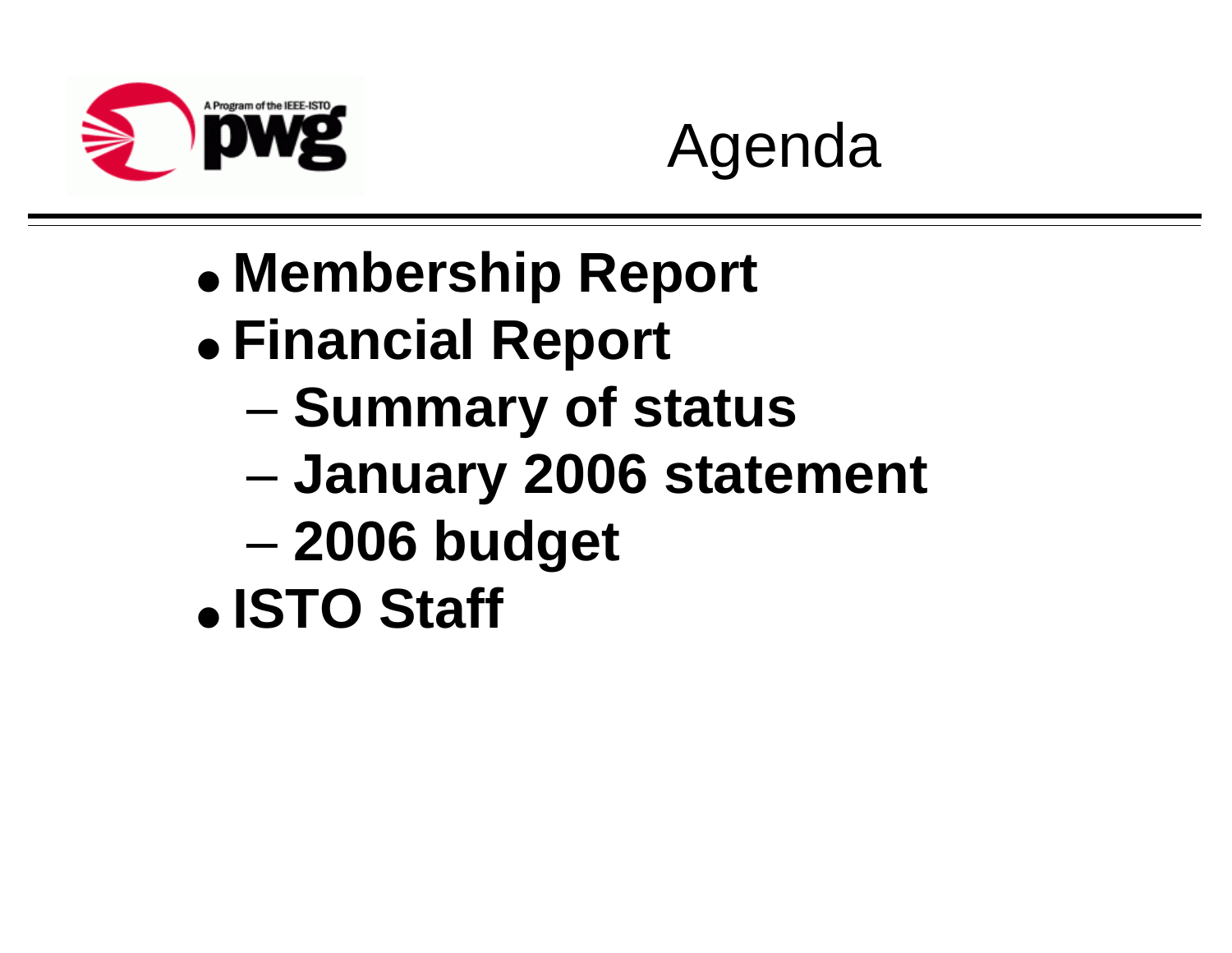

## Membership

- **366 Software \***
- Agfa Monotype Corporation
- **Apple Computer, Inc.**
- Canon, Inc.
- **Dell**
- **Easy Software Products \***
- **Epson Portland, Inc.**
- **Fuji Xerox Printing Systems**
- Hewlett-Packard
- IBM Corporation
- **Intermate A/S**
- **Konika/Minolta**
- **Kyocera**
- **Lexmark International**
- **Microsoft**
- **MPI Tech A/S \***
- **NexPress**
- **Northlake Software, Inc. \***
- **Oasis Semiconductor Inc.**
- **Peerless Systems Networking**
- **PMC-Sierra**
- **RICOH Company Ltd.**
- **Samsung Electronics Corporation**
- Sharp Labs of America
- Silex Technology Inc.
- Software Imaging
- Xerox Corporation
- **Zoran (formerly Oak)**
	- **BOLD** = Paid 2006 Membership dues
		- $* = $250$  membership fee

all info as of 4 April 2006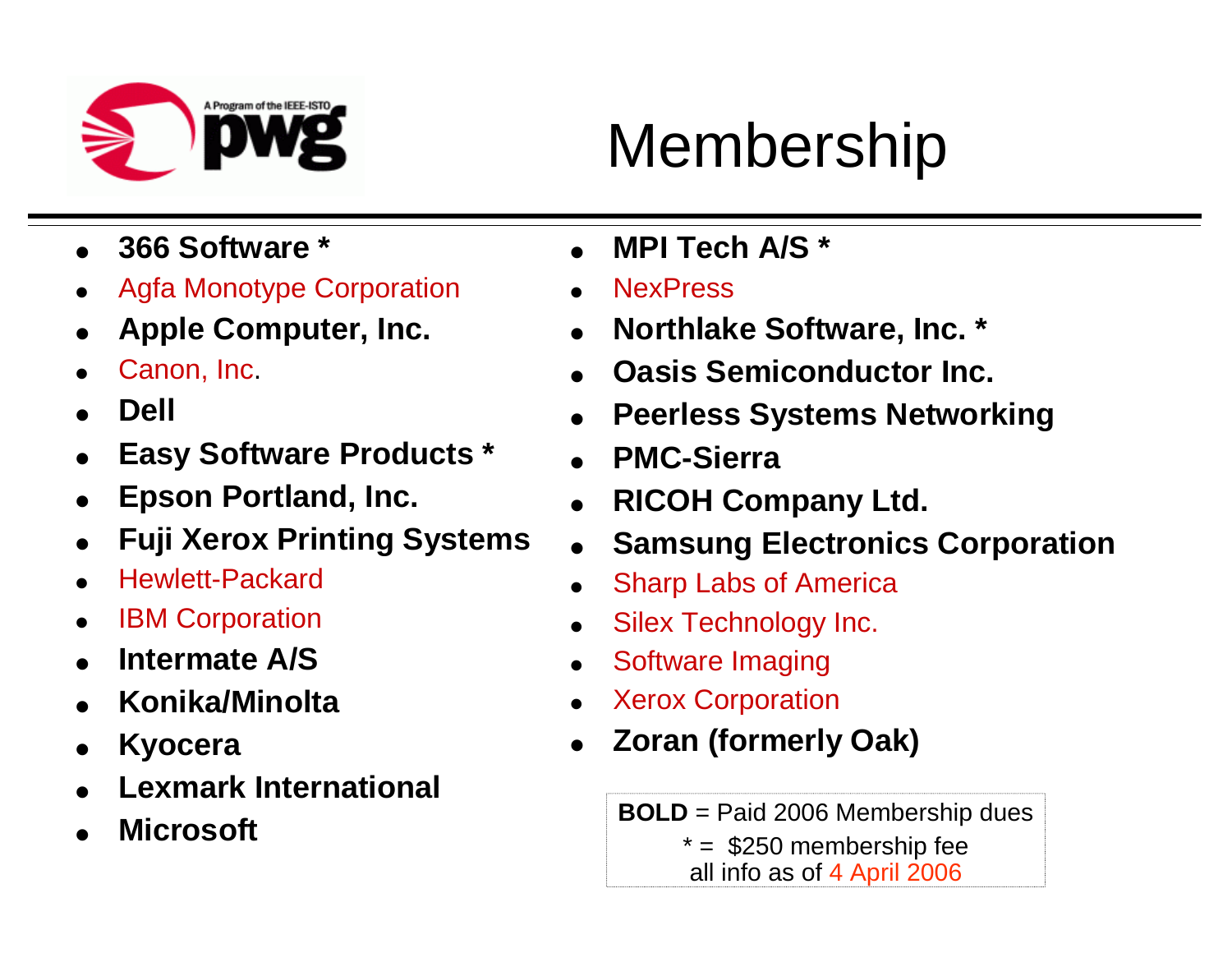

# Financial Summary

The Printer Working Group's financials are provided on a monthly basis by IEEE-ISTO. The following reports are included:

- –Statement of Revenues and Expenditures (activity for current month & year to date)
- –Balance Sheet
- –Statement of Cash Flows
- –Aged Receivables by Due Date

The Statement of Revenues and Expenditures for **January 2006** shows total revenue of **\$xxxx**, while total expenses were **\$xxxx**. The net income was **\$xxxx**.

As shown on the Balance Sheet and Statement of Cash Flows, PWG shows a cash balance of **\$xxx** at the end of January 2006.

The Aged Receivables report has a balance of **\$xxx** which represents 14 invoices. As of 4 April 2006, the Aged Receivables report has a balance of **\$xxx** which represents **8 invoices, all >90 days past-due.**

**[Note: Please contact pwg-admin@ieee-isto.org for financial details].**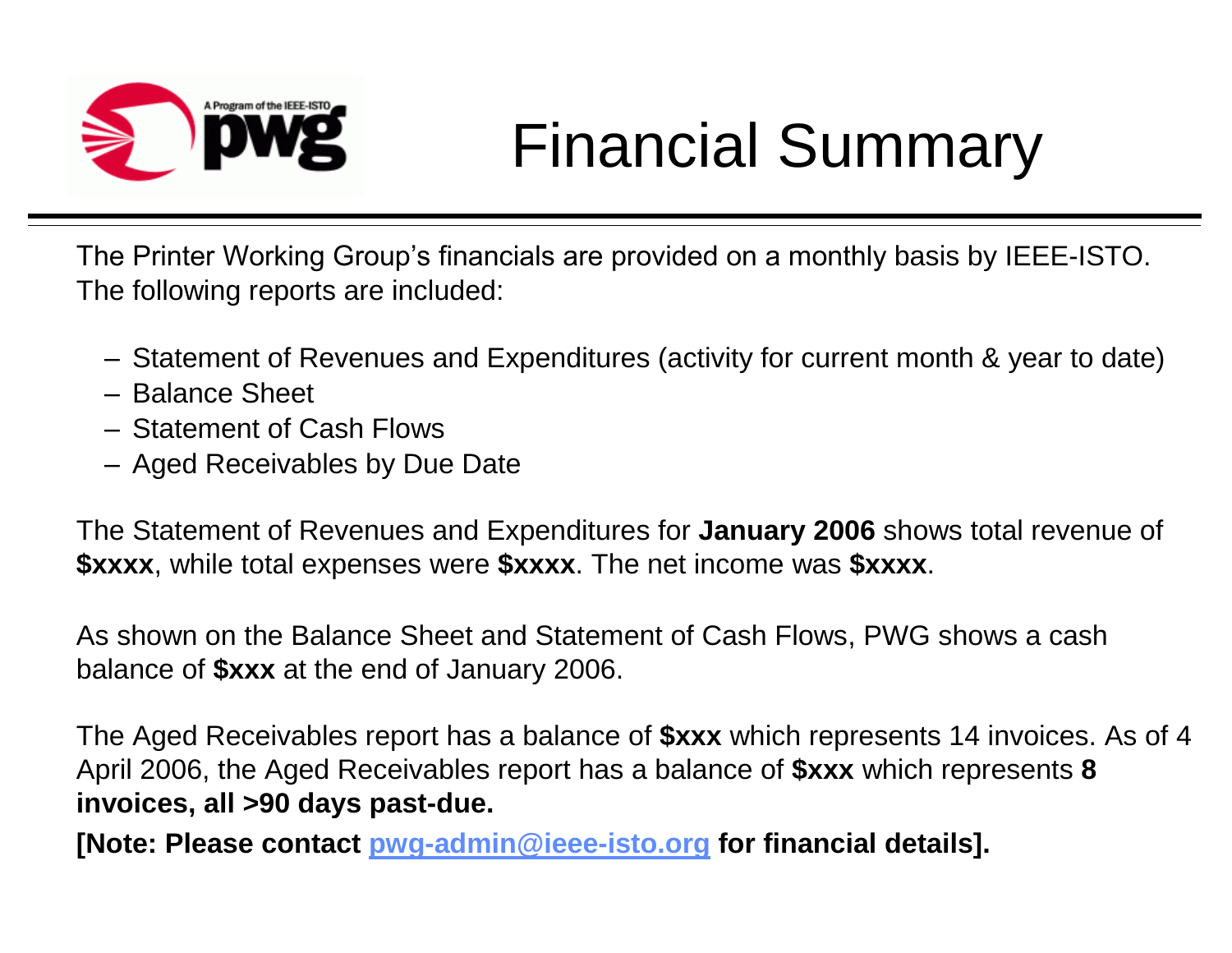

# Financial Summary

What is the difference between monthly financial reports previously generated in QuickBooks vs. reports now generated in MIP?

## **Quick Books (QB)**

- .xls format
- Each report was a separate attachment (Balance Sheet, Statement of Revenues and Expenditures, Statement of Cash Flows, Aging Report)
- Cashed-basis reporting

#### **MIP**

- .pdf format
- Reports are bundled into one attachment
- Accrual-basis reporting
	- –Preferred by accountants
	- –Membership revenue is deferred and 1/12 of the receivable recognized / month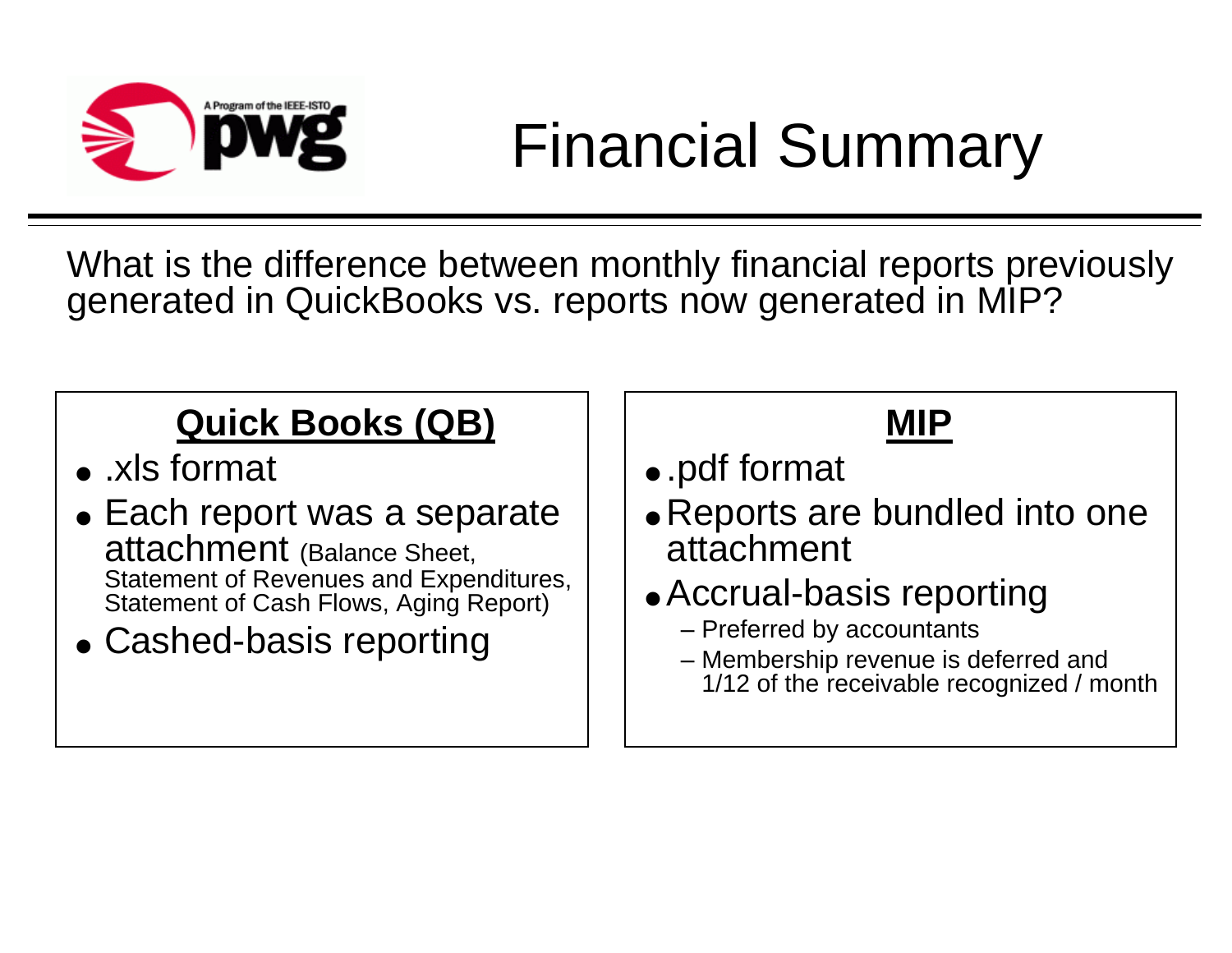

#### **What is the proposed 2006 PWG budget? Why does it need to be approved?**

The proposed PWG budget was drafted by ISTO, based on 2005 actuals. By approving an annual budget, PWG will be able to measure how you are doing financially compared against how you expected to be doing – both for the current month and year to date.

PWG retains the freedom to make decisions that impact the budget.